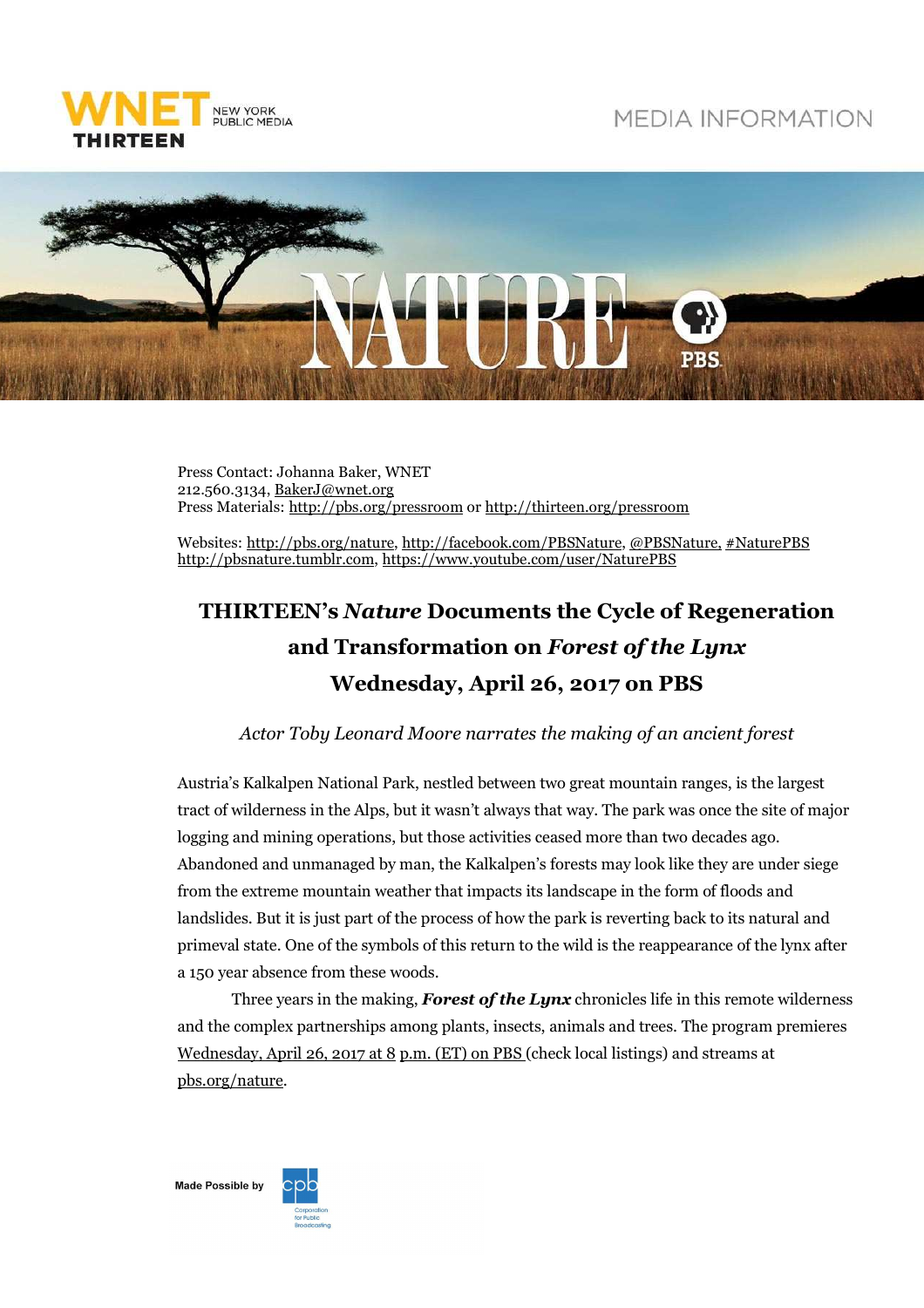The program follows the life cycles of the park's inhabitants through the seasons. In the spring, a female lynx sets out to establish her own territory after a year of being reared and taught survival techniques by her mother. It is a solitary life as she has to hunt in a new territory while avoiding other lynxes. In a different part of the forest, another lynx gives birth to two kittens who need her constant attention. They need every chance to succeed as the film states that only one in four will survive its first year.

 Meanwhile, the white-backed woodpecker, one of Europe's rarest birds, is at work hacking into rotting trees to obtain insects and juicy larvae. It survives in Austria due to the vast quantities of dead wood. As it is mating season, the pygmy owl forgoes his attacks on songbirds and yellow-necked mice to woo a female. He wins her over by revealing his tree-hole, created by a woodpecker, as it provides a safe shelter for offspring.

 As it gets warmer, trees continue to grow until they somehow know they've reached their limit. The film explains that the older trees reduce their intake of nutrients from the soil so that the younger trees have as much as they need. How these trees communicate with each other both above and below ground remains a mystery. What is clear however are examples of how trees try to combat invaders like bark beetles and alert neighboring trees to these attacks as well as respond to periods of drought.

 By fall, the beech trees release their nuts which are either stockpiled by small rodents to survive the winter or left to germinate next spring. As winter descends, it is mating season for the chamois who inhabit the steep mountain slopes while the trees become inactive. As for the lynx, their limited reintroduction into the Austrian Alps is being impacted by poaching. But the growing awareness of the lynx's plight should help protect future populations of this symbol of the ancient forest.

*Nature* is a production of THIRTEEN PRODUCTIONS LLC for WNET. For *Nature*, Fred Kaufman is executive producer. *Forest of the Lynx* is a ScienceVision Production.

*Nature* pioneered a television genre that is now widely emulated in the broadcast industry. Throughout its history, *Nature* has brought the natural world to millions of viewers. The series has been consistently among the most-watched primetime series on public television.

*Nature* has won more than 700 honors from the television industry, the international wildlife film communities and environmental organizations, including 17 Emmys and three Peabodys. The series received two of wildlife film industry's highest honors: the Christopher Parsons Outstanding Achievement Award given by the Wildscreen Festival and the Grand Teton Award given by the Jackson Hole Wildlife Film Festival. The International Wildlife Film Festival honored *Nature* executive producer Fred Kaufman with its Lifetime Achievement Award for Media.

PBS.org/nature is the award-winning web companion to *Nature,* featuring streaming episodes, filmmaker interviews, teacher's guides and more.